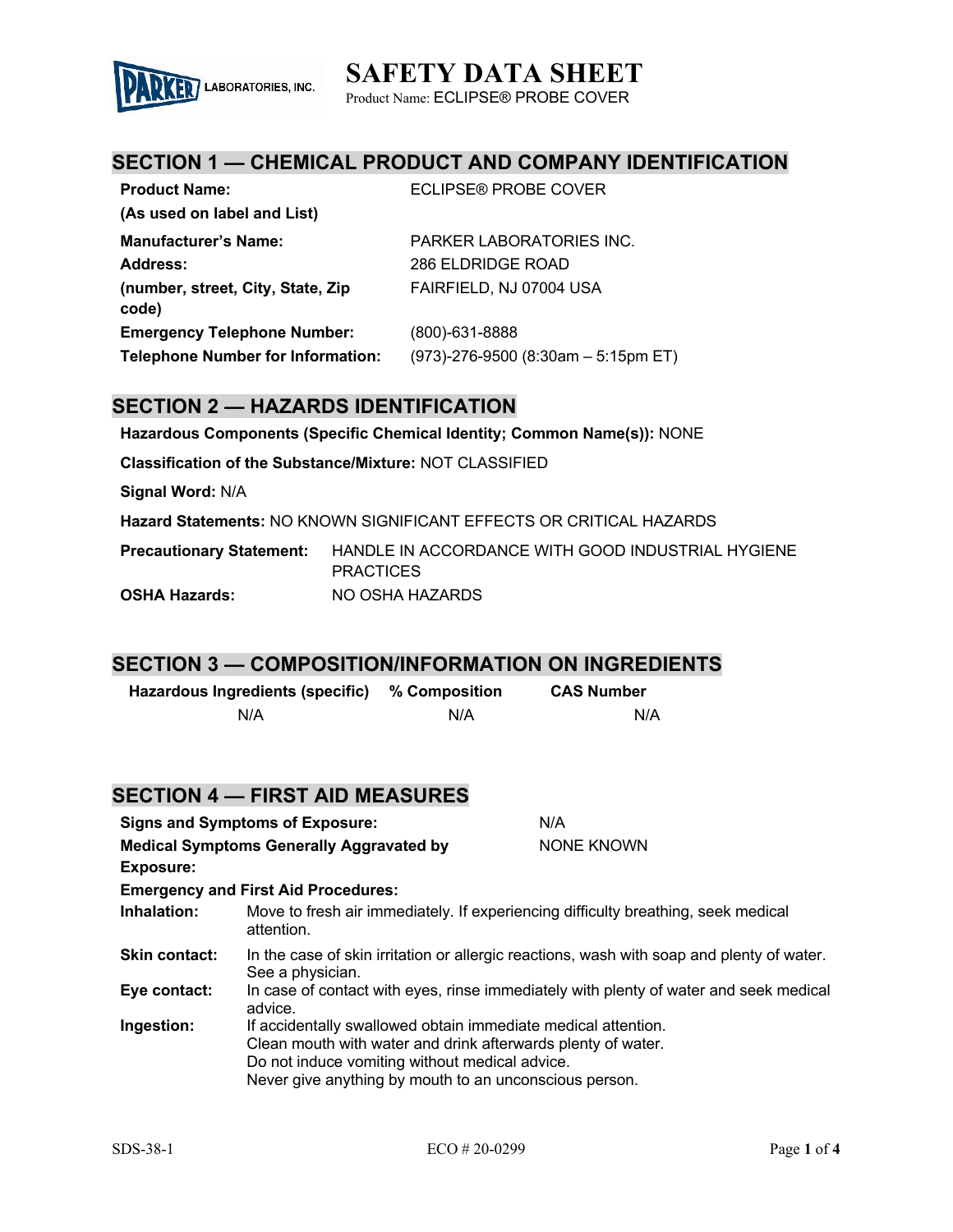

**SAFETY DATA SHEET** Product Name: ECLIPSE® PROBE COVER

## **SECTION 5 — FIRE FIGHTING MEASURES**

**Flash Point(Method Used):** NON-FLAMMABLE **Flammable Limits**: N/A **LEL**: N/A **UEL**: N/A

**Extinguishing Media:** USE EXTINGUISHING MEDIA APPROPRIATE FOR SURROUNDING FIRE

**Special Fire Fighting Procedures:** NONE

**Unusual Fire and Explosion Hazards:** NONE

**Protective Equipment and Precautions for Firefighters:** WEAR A SELF-CONTAINED BREATHING APPARATUS AND FULL PROTECTIVE GEAR.

#### **SECTION 6— ACCIDENTAL RELEASE MEASURES**

|                              | Leak and Spill Procedures: CONTAIN SPILLED MATERIAL. TRANSFER TO SUITABLE |
|------------------------------|---------------------------------------------------------------------------|
|                              | CONTAINER FOR DISPOSAL.                                                   |
| <b>Personal Precautions:</b> | N/A                                                                       |
| Environmental                | N/A                                                                       |
| <b>Precautions:</b>          |                                                                           |

### **SECTION 7— HANDLING AND STORAGE**

| <b>Handling procedures and</b> | N/A                              |
|--------------------------------|----------------------------------|
| Equipment:                     |                                  |
| Storage reguirements:          | NO SPECIAL PRECAUTIONS REQUIRED. |

#### **SECTION 8— EXPOSURE CONTROL/PERSONAL PROTECTION**

| <b>Exposure Limits:</b> $\Box$ ACGIH TLV                                        |  | $\Box$ OSHA PEL | $\Box$ Other(Specify)                                                    |
|---------------------------------------------------------------------------------|--|-----------------|--------------------------------------------------------------------------|
| <b>Specific Engineering Controls (such as</b><br>ventilation, enclosed process) |  |                 | <b>ENSURE ADEQUATE VENTILATION</b>                                       |
| <b>Personal Protective Equipment:</b>                                           |  |                 |                                                                          |
| $\square$ Gloves $\square$ Eye                                                  |  |                 | $\Box$ Clothing $\Box$ Footwear $\Box$ Respirator $\Box$ Other (specify) |
|                                                                                 |  |                 |                                                                          |

**If checked, please specify type:**

### **SECTION 9— PHYSICAL AND CHEMICAL PROPERTIES**

| <b>Physical State(Appearance):</b> | POLYETHYLENE PROBE COVER CONTAINING BLUE AQUEOUS<br>GEL |
|------------------------------------|---------------------------------------------------------|
| Color:                             | Clear Blue                                              |
| Odor:                              | N/A                                                     |
| Specific Gravity $(H_2O=1)$ :      | N/D                                                     |
| pH:                                | $6.50 - 6.95$                                           |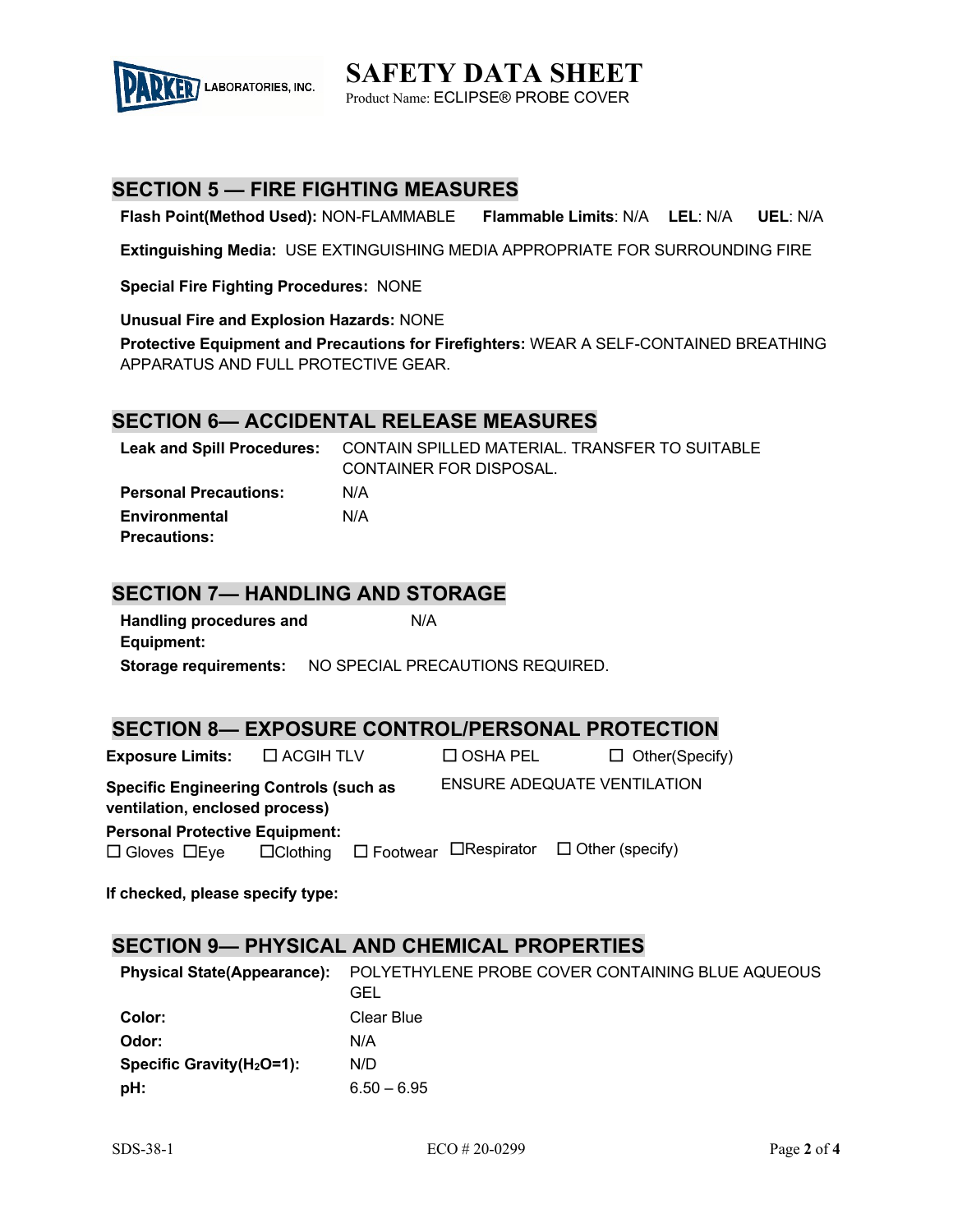# **SAFETY DATA SHEET**



Product Name: ECLIPSE® PROBE COVER

| <b>Solubility in Water:</b>    | N/A                     |
|--------------------------------|-------------------------|
| <b>Boiling point:</b>          | N/D                     |
| <b>Melting Point:</b>          | N/D                     |
| Flammability (solid, gas):     | N/D                     |
| Vapor Pressure(mm Hg):         | N/D                     |
| <b>Vapor Density(AIR=1):</b>   | N/D                     |
| <b>Viscosity:</b>              | $130,000 - 195,000$ cps |
| Density:                       | 1.08 ( $gm/cm3$ )       |
| <b>Evaporation Rate (Butyl</b> | N/D                     |
| Acetate= 1):                   |                         |

## **SECTION 10 — STABILITY AND REACTIVITY**

| Stability: Unstable $\square$                                 | <b>Conditions to Avoid: NONE</b>                                                                          |  |  |
|---------------------------------------------------------------|-----------------------------------------------------------------------------------------------------------|--|--|
| Stable $\boxtimes$                                            |                                                                                                           |  |  |
| <b>Hazardous Decomposition or Byproducts:</b>                 | C, CO, ACROLEINS, HYDROCARBONS, AND<br>OXIDATION PRODUCTS IN SMALL AMOUNTS AT<br><b>HIGH TEMPERATURES</b> |  |  |
| Incompatibility (Materials to Avoid): STRONG OXIDIZING AGENTS |                                                                                                           |  |  |
| <b>Hazardous Polymerization:</b>                              | May Occur? $\Box$ Will Not Occur? $\boxtimes$                                                             |  |  |
| <b>Conditions to Avoid: NONE</b>                              |                                                                                                           |  |  |

**Reactivity:** NO SPECIFIC TEST DATA RELATED TO REACTIVITY AVAILABLE FOR THIS PRODUCT.

## **SECTION 11 — TOXICOLOGICAL INFORMATION**

**Health Hazards (Acute and Chronic):** NONE KNOWN

| Route(s) of<br>Entry: | □Skin Contact | $\Box$ Eye Contact         | $\Box$ Inhalation | <b>⊠</b> Ingestion        |
|-----------------------|---------------|----------------------------|-------------------|---------------------------|
| Carcinogenicity:      | NTP? NO       | <b>IARC Monographs? NO</b> |                   | <b>OSHA Regulated: NO</b> |

**Signs and Symptoms of Exposure:** N/A

**Medical Conditions Generally Aggravated by Exposure**: NONE KNOWN

## **SECTION 12 — ECOLOGICAL INFORMATION**

| <b>Ecotoxicity:</b>                  | N/A                                         |
|--------------------------------------|---------------------------------------------|
| <b>Persistence and Degradability</b> | THERE IS NO DATA AVAILABLE FOR THIS PRODUCT |
| <b>Bioaccumulative Potential</b>     | THERE IS NO DATA AVAILABLE FOR THIS PRODUCT |
| <b>Mobility in the Soil:</b>         | THERE IS NO DATA AVAILABLE FOR THIS PRODUCT |
| <b>Additional Ecological</b>         | THERE IS NO DATA AVAILABLE FOR THIS PRODUCT |
| Information:                         |                                             |